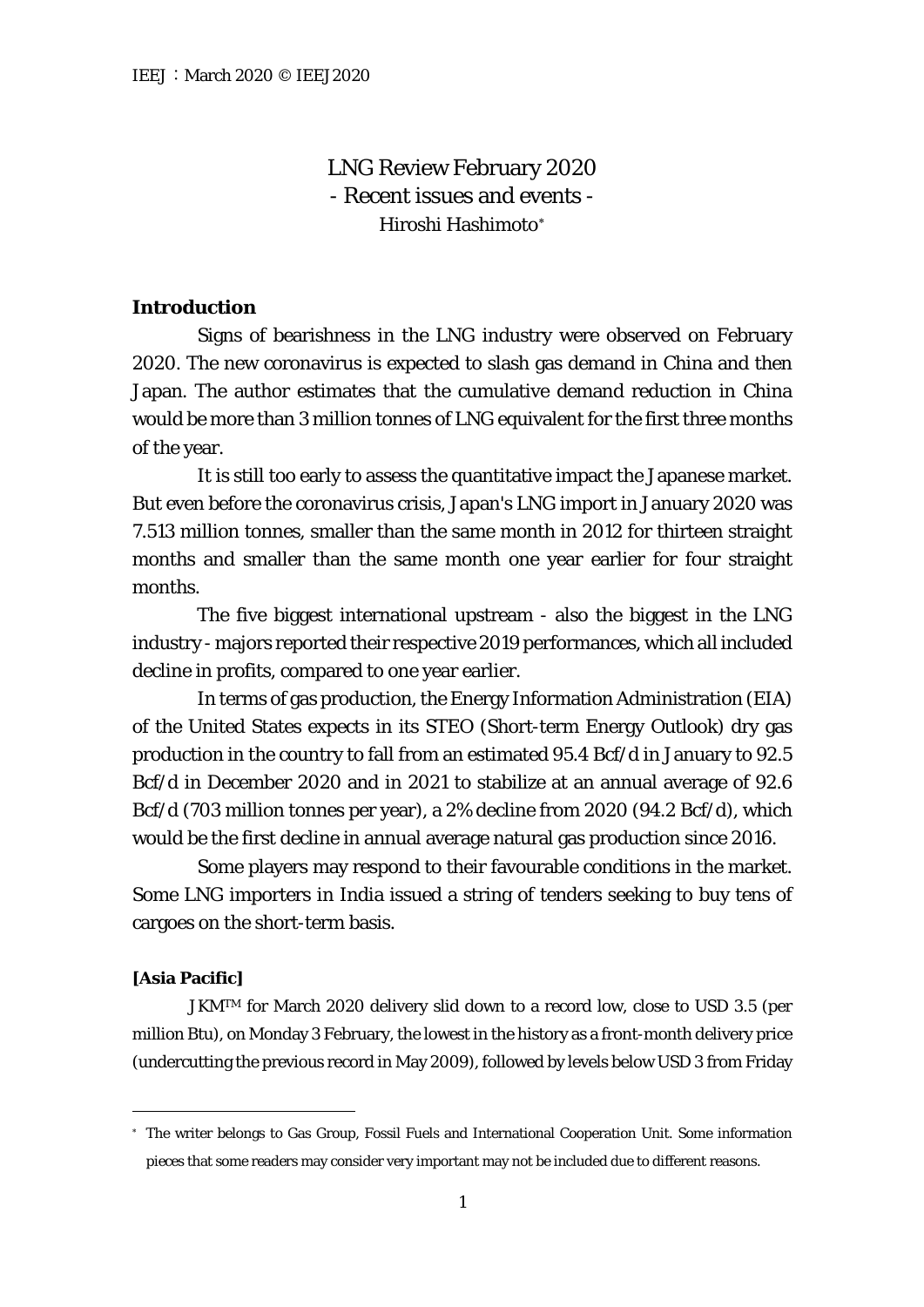the 7th day to the middle of February. The prices for April delivery have also been at low levels, mostly under USD 3 since Thursday 6 February.

Hiroshima Gas, Tokyo Gas, and Tokyo LNG Tanker (TLT) signed an LNG transportation agreement. Some of the LNG procured by Hiroshima Gas and Tokyo Gas from Sakhalin, Russia will be transported at the same time on LNG carriers owned and managed by TLT for a period of eight years from FY2020 to FY2027.

NYK concluded a contract with Shin Kurushima Dockyard to build a second LNGfuelled pure car and truck carrier (PCTC). The vessel is scheduled to be delivered in 2022 and will become NYK's second LNG-fuelled PCTC, following the first to be delivered later in 2020.

Mitsui O.S.K. Lines (MOL) and Daewoo Shipbuilding & Marine Engineering (DSME) obtained "Approval in Principle (AIP)" from Bureau Veritas for the design of a new cold energy use regasification system, "Cryo-Powered Regas", for Floating Storage and Regasification Unit (FSRU). The two companies had also agreed on joint development of technologies and solutions for the digitalization of FSRU.

Wärtsilä will deliver the equipment for two power plants in Myanmar before the end of February 2020. Each plant will feature eight gas engines delivering a combined output of 146 MW. The projects will be owned by a consortium between China National Technical Import and Export Corporation (CNTIC) and Myanmar's VPower Group.

According to NDRC (National Development and Reform Commission), China's natural gas production, import, and consumption during January 2020 were 16.66 bcm (+8.4% year-on-year), 13.35 bcm (-1.6%), and 29.65 bcm (+3.4%), respectively. The latter figure does not agree with the one from the Chongqing Petroleum and Gas Exchange revealed in the middle of February on a 1% y-o-y decline in consumption in January.

China's LNG importers are reportedly considering force majeure declarations on cargo deliveries, according to people. Some sellers rejected such a force majeure notice from a buyer of LNG in China, sources said.

China National Petroleum Corporation (CNPC), Korea's SK Group, and Shandong Weihai Nanhai New District signed contract to develop an LNG receiving terminal and gasbased cogeneration projects in Weihai.

Atlantic Gulf & Pacific (AG&P) and ADNOC Logistics and Services (ADNOC L&S) signed an agreement for the conversion, supply, operations and maintenance of a floating storage unit (FSU) at AG&P's new LNG import facility in Karaikal Port in Puducherry. Commercial operations are expected to commence by the end of 2021. ADNOC L&S will provide a Japan-built, Moss-type containment vessel as FSU for the project from its fleet of eight LNG ships.

The RIL-BP joint venture completed the cessation of production in a planned manner,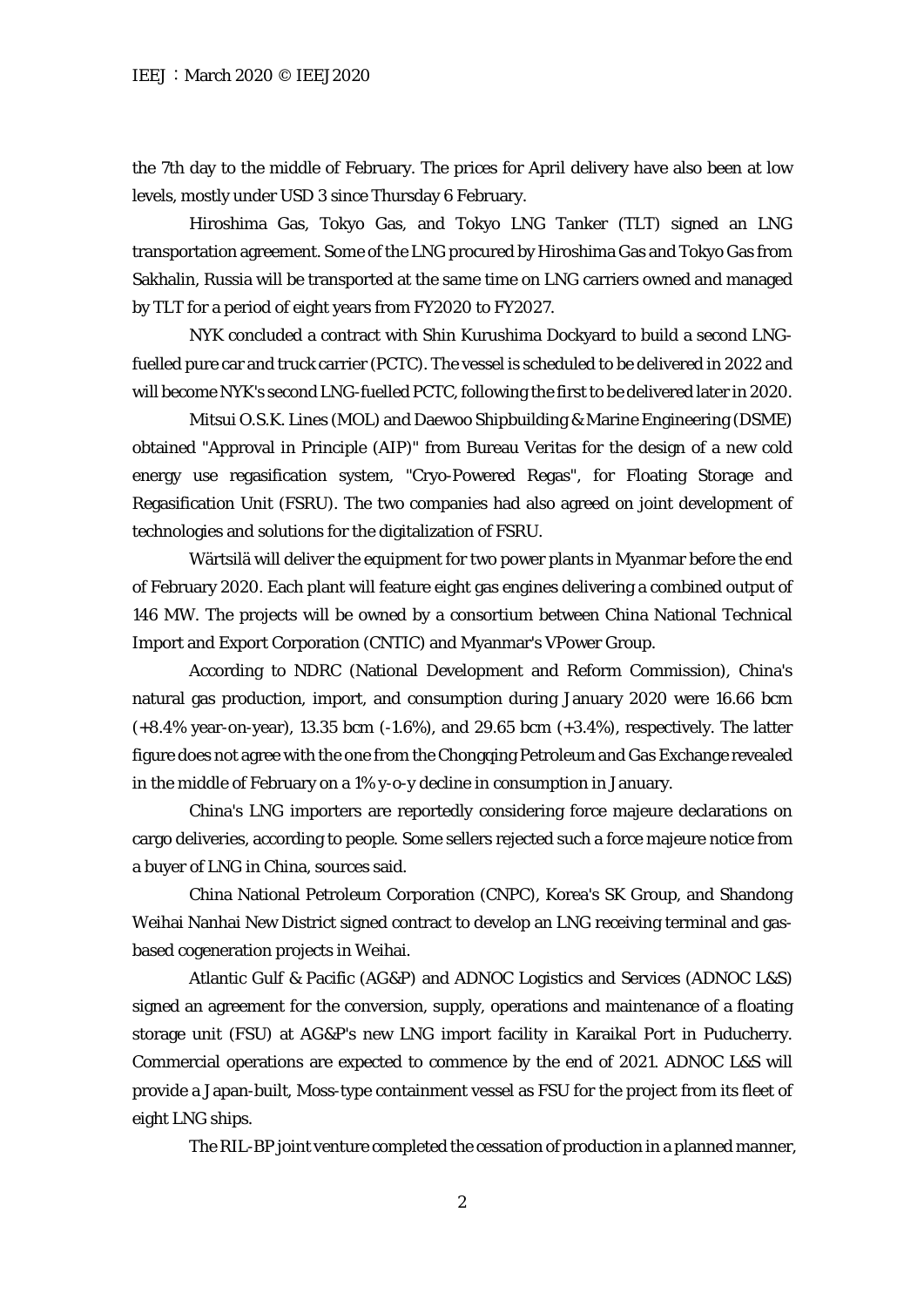from the D1 D3 field in Block KG D6 (KG-DWN-98/3), off the east coast of India. The D1 D3 field was India's first deepwater gas field to be put on production in April 2009. The joint venture extended the life of production from the D1 D3 Field from 2015 for almost five years. The JV has committed investments towards monetizing reserves from three projects - R cluster, Satellite cluster and MJ fields. The first-gas from these fields is expected in mid-2020.

The Australian Renewable Energy Agency (ARENA) announced AUD 1.28 million in funding to Australian Gas Networks Limited (AGN), part of Australian Gas Infrastructure Group (AGIG), to establish the Australian Hydrogen Centre (AHC) which will investigate blending hydrogen into natural gas pipelines in South Australia and Victoria. AHC will also be supported by the South Australian and Victorian Governments, as well as AusNet Services, ENGIE and Neoen.

ARENA announced AUD 995,000 in funding to Yara Pilbara Fertilisers to support a feasibility study for the production of renewable hydrogen and ammonia. Yara will collaborate with ENGIE to deliver the feasibility study.

According to ACCC's Gas Inquiry 2017-25 Interim Report, domestic prices in the east coast gas market remain high and there is significant uncertainty about future supplies. The report found that beyond 2020 there is significant uncertainty about whether future demand can be met. Between 30 June 2017 and 30 June 2019 Queensland LNG reserves were written down by more than 4,400 PJ (80.85 million tonnes).

Woodside and BHP agreed to align their participating interests across the WA-1-R (Scarborough) and WA-62-R (North Scarborough) titles, resulting in Woodside holding a 73.5% interest and BHP holding a 26.5% interest in each title. The Scarborough field contains an estimated contingent resource (2C) dry gas volume of 11.1 Tcf (100%; 8.2 Tcf Woodside share, calculated using deterministic and probabilistic methods). Woodside targets a final investment decision in 2020 for the Scarborough development and first cargo in 2024.

According to Shell, cargos were temporarily suspended at the Prelude facility.

PETRONAS LNG signed a 12-year Time Charter Party (TCP), with an option to extend for another 12 years, with Kawasaki Kisen Kaisha (K Line) for two mid-sized new build LNG vessels of approximately 79,960 m<sup>3</sup> each in capacity. The vessels will be constructed in Shanghai, China, and expected to be delivered in the second quarter of 2022. These identical vessels will be dedicated to serving PETRONAS' long term LNG delivery commitment to Shanghai under the new LNG supply agreement with Shenergy.

Petronas' second floating LNG vessel (PFLNG Dua) set sail to Rotan Gas Field, 140 km offshore Kota Kinabalu, Sabah, from Korea. The PFLNG Dua is expected to complete its journey in approximately two weeks. The vessel can produce 1.5 million tonnes per year of LNG and will be one of the world's first floating deep-water LNG vessels capable of reaching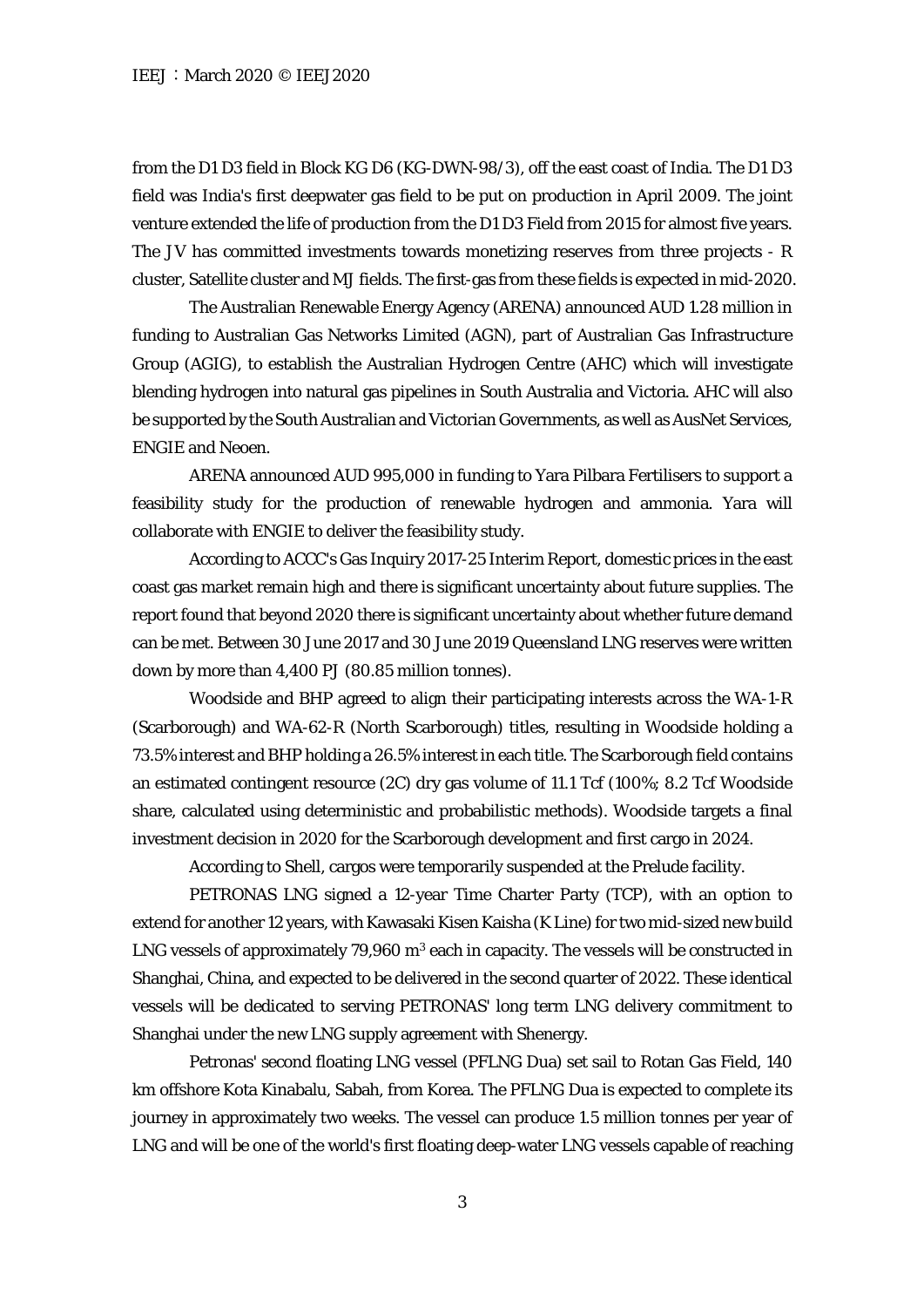remote, stranded and marginal gas reserves, located up to 1,500 m water depth. The PFLNG Dua was delivered by Petronas, together with its partners, JGC and Samsung Heavy Industries (SHI), the consortium responsible for the engineering, procurement, construction, installation and commissioning of the floating LNG facility.

INPEX signed memorandums of understanding (MOUs) with PLN and Pupuk, each concerning the long-term domestic LNG and pipeline natural gas supply from the Abadi LNG Project. Discussions will commence regarding sales and purchase agreements for the longterm LNG and natural gas supply from the Project including (a) LNG to natural gas-fired power plants operated by PLN and (b) natural gas (150 million standard cubic feet per day) to a coproduction plant, which Pupuk plans to construct.

#### **[North America]**

According to "Natural Gas Monthly" by the Energy Information Administration (EIA, United States), the country's dray natural gas production and consumption in 2019 were 33,667 Bcf, or 700 million tonnes of LNG equivalent, and 31,015 Bcf, or 6.45 million tonnes, increasing by 10.1% and 3.1%, respectively from 2018.

The Office of Fossil Energy (FE) of the Department of Energy (DOE) gave notice of a proposed policy statement, proposing to extend the standard 20-year term for authorizations to export natural gas from the lower-48 states to countries with which the United States does not have a free trade agreement (FTA). Under the Proposal, existing non-FTA authorization holders could apply to extend their export term through 2050, on a voluntary opt-in basis; existing applicants could amend their pending non-FTA application to request an export term through 2050, on a voluntary opt-in basis; and DOE would issue all future non-FTA export authorizations with a standard export term lasting through 2050, unless a shorter term is requested by the applicant.

The American Petroleum Institute (API) released a new economic analysis on dire economic consequences of a ban on federal leasing and hydraulic fracturing (or fracking).

Dominion Energy announced a significant expansion of the company's greenhouse gas emissions-reduction goals, establishing a new commitment to achieve net zero emissions by 2050. The company had previously committed to cut methane emissions from its natural gas operations by 50% between 2010 and 2030 and carbon emissions from its power generating facilities by 80% between 2005 and 2050. Dominion has cut carbon emissions approximately 50% since 2005 and reduced methane emissions by nearly 25% since 2010. Under the net zero framework, the company is committing to decrease methane emissions by 65% by 2030 and 80% by 2040, from 2010 levels. Furthermore, the company has committed to invest in carbon-beneficial renewable natural gas (RNG) projects that will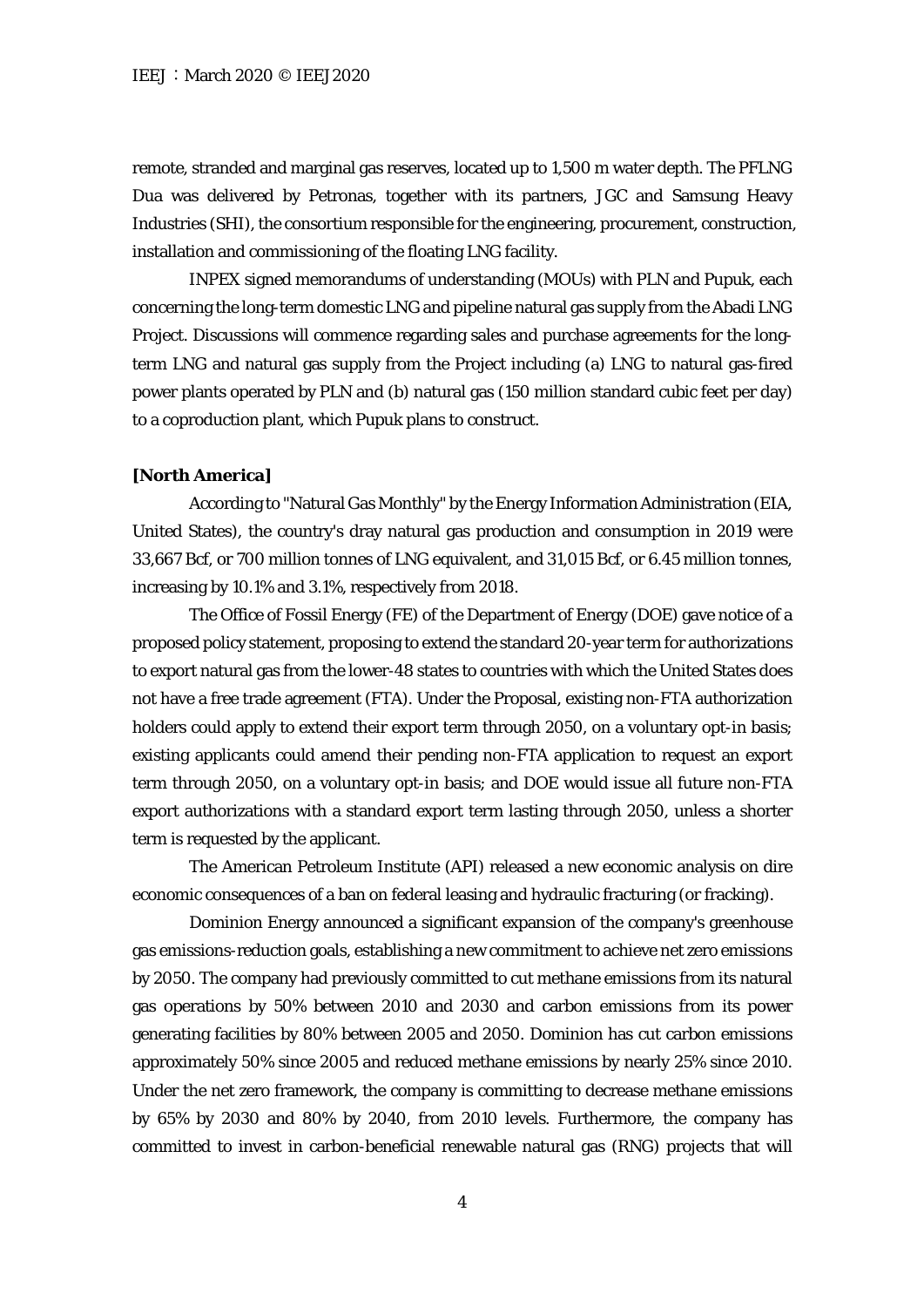capture an amount of methane from United States farms.

The Federal Energy Regulatory Commission (FERC) issued a letter authorizing Cameron LNG, LLC to commence service for liquefaction and export activities from the second liquefaction train (Train 2) at its LNG export facility in Hackberry, Louisiana.

According to Sempra's 2020 results report, the Port Arthur LNG project continues to advance with a final investment decision targeted for third quarter 2020. In January, Sempra LNG signed an Interim Project Participation Agreement (IPPA) with Saudi Aramco following a heads of agreement (HOA) in May 2019 for the potential purchase of 5 million tonnes per year of LNG and a 25% equity investment in the project. In December 2018, Port Arthur LNG entered into an agreement with Poland's PGNiG for the sale and purchase of 2 million tonnes per year of LNG. Port Arthur LNG filed an application with FERC for authorization to construct and operate an Expansion Project. The expansion will include two liquefaction trains. Each of the two trains will be capable of producing 6.73 million tonnes per year.

Tellurian extended its Memorandum of Understanding (MOU) with Petronet LNG pursuant to which Petronet intends to negotiate the purchase of up to five million tonnes per year of LNG from the Driftwood project, with an equity investment in Driftwood Holdings.

NextDecade and Enbridge entered into an agreement where Enbridge will acquire Rio Bravo Pipeline Company from NextDecade. NextDecade will continue to be responsible for the development, financing, construction, and operations of its Rio Grande LNG export facility. NextDecade will retain its rights to the natural gas firm transportation capacity on the Rio Bravo Pipeline for a term of at least 20 years to supply the LNG export facility. The Rio Bravo Pipeline is designed to transport up to 4.5 billion cubic feet per day of natural gas from the Agua Dulce supply area to NextDecade's Rio Grande LNG project in Brownsville, Texas. In November 2019, the Federal Energy Regulatory Commission (FERC) issued an order authorizing the siting, construction, and operation of NextDecade's Rio Grande LNG project and the Rio Bravo Pipeline. In January 2020, FERC issued a final order on rehearing for the Rio Grande LNG project and the Rio Bravo Pipeline.

Venture Global LNG announces that Venture Global Plaquemines LNG and Électricité de France (EDF) entered into a 20-year Sales and Purchase Agreement (SPA) for 1 million tonnes per year from the LNG export facility in Plaquemines Parish, Louisiana. EDF will purchase LNG on an FOB basis for a 20-year term starting from the commercial operation date of the Venture Global Plaquemines LNG facility. The 20 million tonne per year Plaquemines facility utilizes an identical configuration to the company's Calcasieu Pass LNG project, under construction in Cameron Parish, Louisiana. Plaquemines LNG has previously sold 2.5 million tonnes per year under a 20-year SPA to PGNiG. The project has received its final authorizations from both FERC and DOE.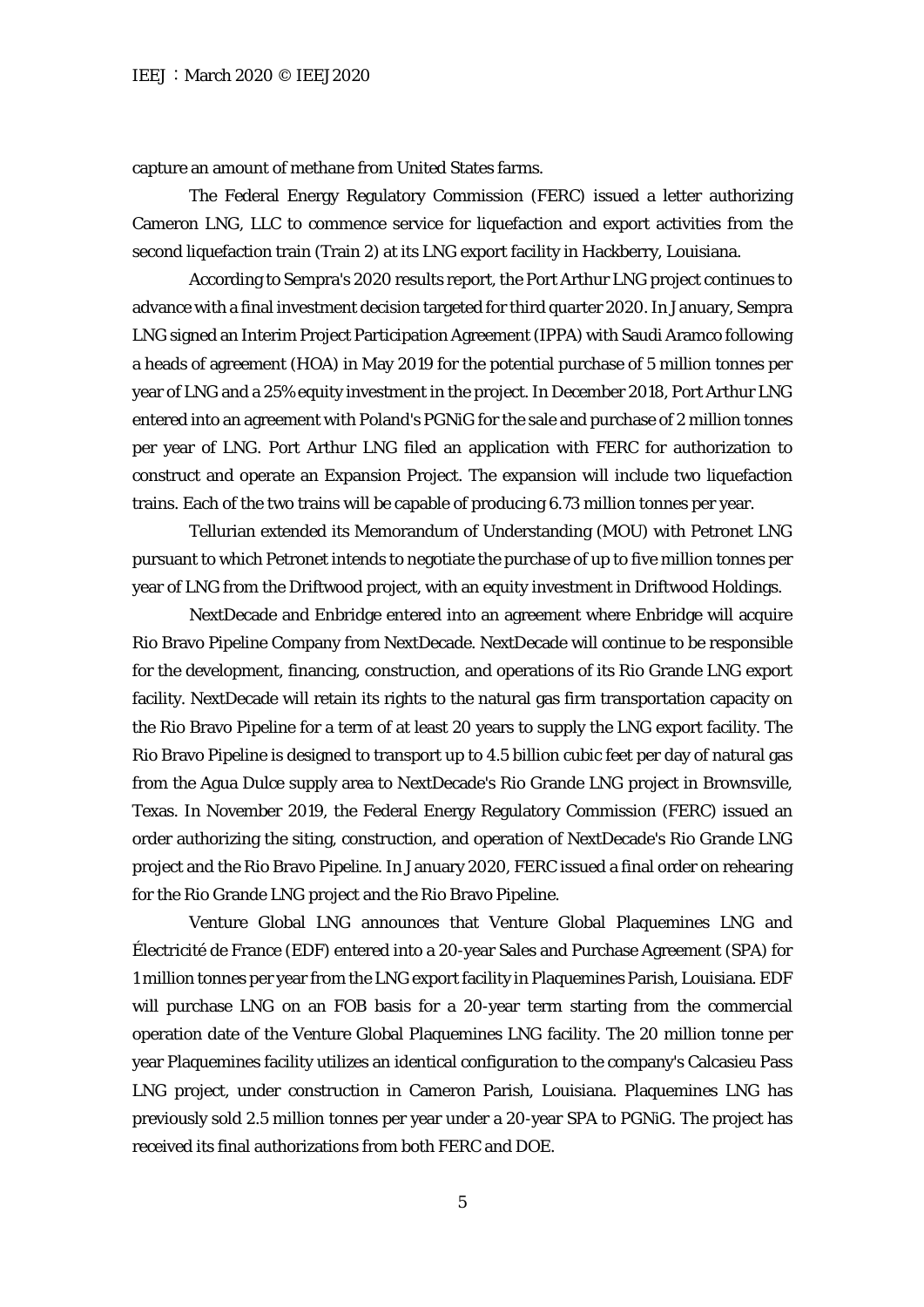Liquefied Natural Gas Limited (LNGL) announced that it has entered into a Bid Implementation Agreement (BIA) with LNG9, a Singapore-based private company, pursuant to which LNG9 will make an offer to acquire all of the issued ordinary shares of LNGL.

DOE announced the issuance of four long-term orders authorizing the export of LNG from four proposed LNG export projects in Texas: Annova LNG  $(0.99 \text{ Bcf}/d = 7.52 \text{ million}$ tonnes per year), Rio Grande LNG  $(3.61 \text{ Bcf}/d = 27.42)$ , and Texas LNG  $(0.56 \text{ Bcf}/d = 4.25)$ , in Brownsville; and Corpus Christi LNG's Stage III in Corpus Christi (1.59 Bcf/d = 12.08). The Federal Energy Regulatory Commission authorized the siting, construction, and operation of these export projects on 21 November 2019.

Texas Railroad Commission released its first report on flaring in the state. Over the past decade, oil and gas production has grown dramatically in Texas. Along with the growth has come an increase in the practice of natural gas flaring, as some oil wells that produce associated gas do not have access to the systems required to capture that gas. The analysis was performed to evaluate the nature of potential changes to regulation and the potential impacts of those changes. Texas flaring levels - and flaring intensity - are notably lower than the rest of the world, and strikingly lower than new production in the rest of the world.

New Fortress Energy (NFE) announced that it signed a long-term supply agreement for the purchase of 27.5 million MBtu (0.533 million tonnes) per year of LNG, or approximately 8 cargoes a year, at a price indexed to Henry Hub through January 2030.

FERC voted against approving the proposed Jordan Cove LNG export project in Oregon, citing the need for more time to review Oregon permit denials for the project.

Natural gas production in North Dakota reached 3.1 billion cubic feet per day (Bcf/d) in November 2019, a more than ten-fold increase compared with January 2010 levels. In the first 11 months of 2019, North Dakota flared about 20% of its natural gas production, or 0.56 Bcf/d, which is 40% higher than in 2018. Increases in natural gas production are primarily related to associated gas produced from oil wells in the Bakken formation.

Apache Corporation said in its fourth quarter 2019 results that it is abandoning its Alpine High shale play with more than USD 3 billion writedown related to the project.

LOC Group signed a multi-year contract with LNG Canada to provide Marine Warranty Surveyor (MWS) services and Vessel Quality Assurance. LOC will oversee the transportation of more than 200 modules being shipped to the construction site, from fabrication facilities in Asia.

Woodside's financial statements for 2019 will recognise a non-cash impairment of USD 720 million (after tax) in relation to the Kitimat assets in Western Canada. Woodside will continue to evaluate development opportunities. The impairment reflects increased uncertainty, particularly in the timing of the development of the upstream Liard resource.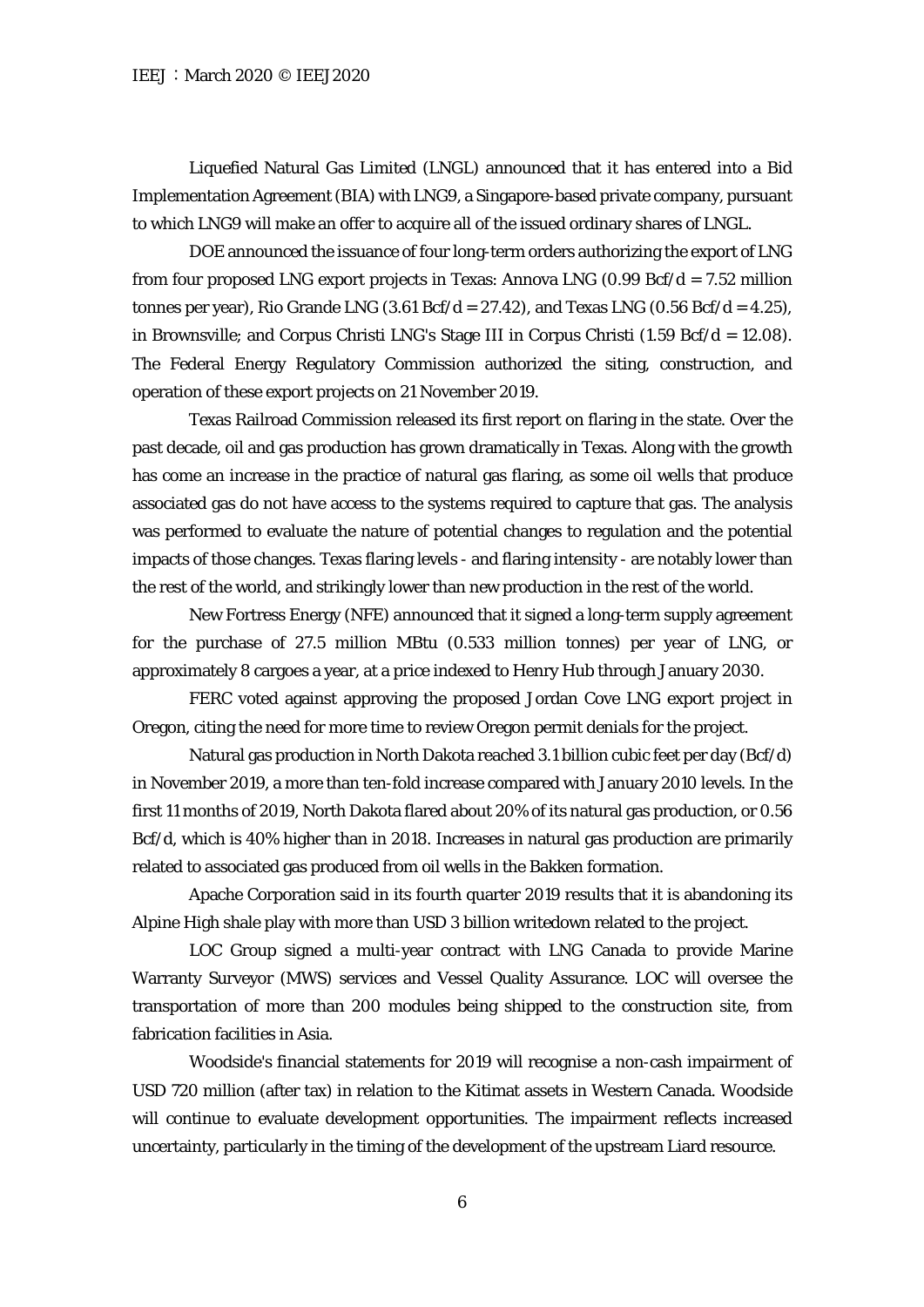BC Ferries continues to roll out its Clean Futures Plan and has awarded Remontowa Shipbuilding S.A. of Gdansk, Poland a contract to build an additional LNG-fuelled vessel scheduled to go into service in the Southern Gulf Islands in 2022. This vessel will be identical to the three Salish Class vessels built by Remontowa for BC Ferries in 2016.

FortisBC filed an initial project description with regulators to begin the federal impact assessment and provincial environmental assessment processes for the Tilbury Phase 2 LNG Expansion Project, involving a new tank that could triple the site's storage capacity and additional liquefaction equipment to produce LNG for marine bunkering or bulk export by ship. Construction could start as early as 2022 and be complete by 2028. The Tilbury LNG facility is already producing LNG for marine customers and for customers overseas.

TC Energy approved two new expansion projects on its wholly-owned natural gas pipeline systems. The 2023 NGTL Intra-Basin System Expansion will deliver natural gas from the Western Canadian Sedimentary Basin (WCSB) to markets within Alberta on the NOVA Gas Transmission (NGTL) System, while the Alberta XPress project will see the expansion of the ANR Pipeline (ANR) to provide a seamless path for Canadian production to access growing LNG export and other markets along the United States Gulf Coast.

Sempra Energy said in its fourth quarter 2019 results that a final investment decision (FID) for the Energía Costa Azul (ECA) LNG project in Baja California, Mexico, is expected in the first quarter of 2020, as TechnipFMC had been selected as the engineering, procurement and construction (EPC) contractor. ECA LNG expects to sign a lump-sum, turnkey EPC contract for Phase 1 of the project in the coming days, Sempra said.

New Fortress Energy (NFE) plans an LNG receiving terminal in Pichilingue, Baja California Sur, Mexico.

### **[Middle East]**

The United Arab Emirates (UAE) announced the discovery of shallow gas resources in place within the area between Saih Al Sidirah and Jebel Ali in the Emirates of Abu Dhabi and Dubai respectively.

The Abu Dhabi National Oil Company (ADNOC) announced the award of two contracts for the construction of offshore facilities for the Dalma Gas Development Project located about 190 km northwest of Abu Dhabi city. The Dalma project is a key part of the Ghasha ultra-sour gas concession. Both contracts are expected to be completed in 2022.

Bahrain's government, Tatweer Petroleum, and Eni signed a Memorandum of Understanding (MOU), which is expected to enhance collaboration in the energy sector, including renewable energy, LNG supply and exploration. In the LNG sector, the collaboration will target a more sustainable and efficient energy mix to meet Bahrain's future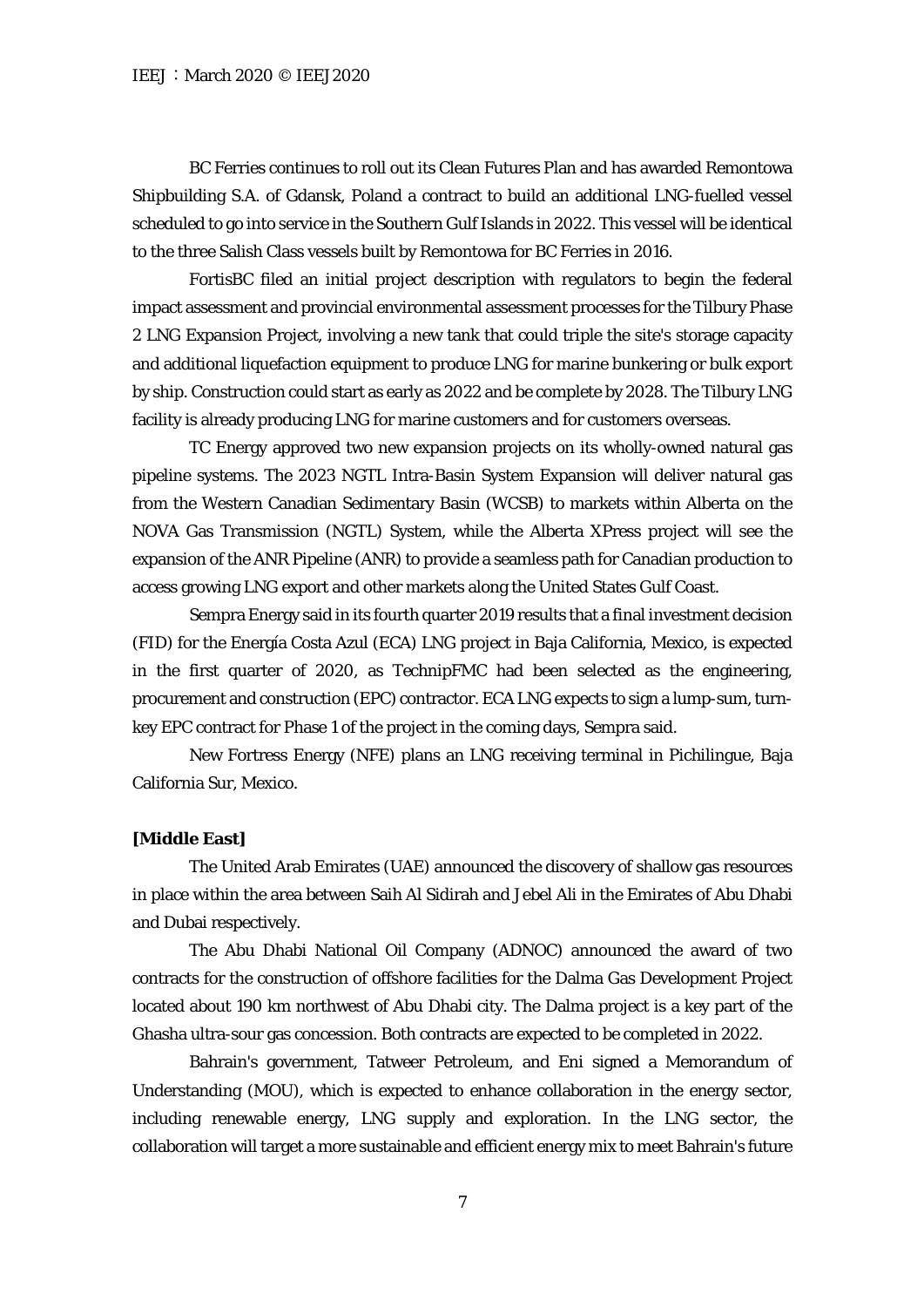#### energy needs.

Qatargas announced the signing of a Sale and Purchase Agreement (SPA) with Shell to deliver 1 million tonnes per year of LNG to Kuwait, commencing in 2020. The volumes will be provided from Qatargas 4 joint venture between Qatar Petroleum (70%) and Shell (30%).

## **[Africa]**

Eni signed agreements with the Egyptian General Petroleum Corporation (EGPC), the Egyptian Natural Gas Holding Company (EGAS) and Naturgy, which pave the way for the restart the Damietta liquefaction plant in Egypt by June 2020. The liquefaction plant's owner is SEGAS, which is 40% owned by Eni through Unión Fenosa Gas (50% Eni and 50% Naturgy). The plant has been idle since November 2012. The participation of Unión Fenosa Gas in the Damietta plant (80%) will be transferred 50% to Eni and 30% to EGAS. The resulting shareholding of SEGAS will therefore be Eni 50%, EGAS 40% and EGPC 10%.

Sound Energy plans to pursue a micro LNG production plan for the TE-5 Horst field in Morocco, targeting first LNG delivery during 2021. The Company is in discussions with industrial customers and distributors in Morocco regarding the long-term offtake of LNG.

Nigeria Liquefied Natural Gas (NLNG) has signed a deal with Galp Trading SA for the supply of one million tonnes per year of LNG, NLNG said.

Kosmos Energy and its partners signed a Sale and Purchase Agreement (SPA) with BP Gas Marketing Limited for 2.45 million tonnes per year of LNG from Phase 1 of the Greater Tortue Ahmeyim project for up to 20 years. Partners in the cross-border Greater Tortue Ahmeyim project, located offshore Mauritania and Senegal, include SMHPM, Petrosen, BP, and Kosmos.

Worley was awarded two master service agreements (MSAs) by Total to provide services to the Mozambique LNG Project. Worley will provide in-and-out of country services, including engineering, consulting and specialist engineering for delivery of onshore and offshore (subsea) facilities.

#### **[Europe / Russia]**

The Natural & bio Gas Vehicle Association (NGVA Europe) released statistics and numbers about gas vehicle registrations and fuelling station development in 2019. While there are 50% more LNG stations in Europe compared to 2018, LNG powered heavy-duty vehicle registrations nearly tripled since the same year.

The European Commission is preparing a strategy to curb methane emissions from the oil and gas industry. But the timing is uncertain.

The European Parliament voted to approve the Projects of Commons Interest (PCI)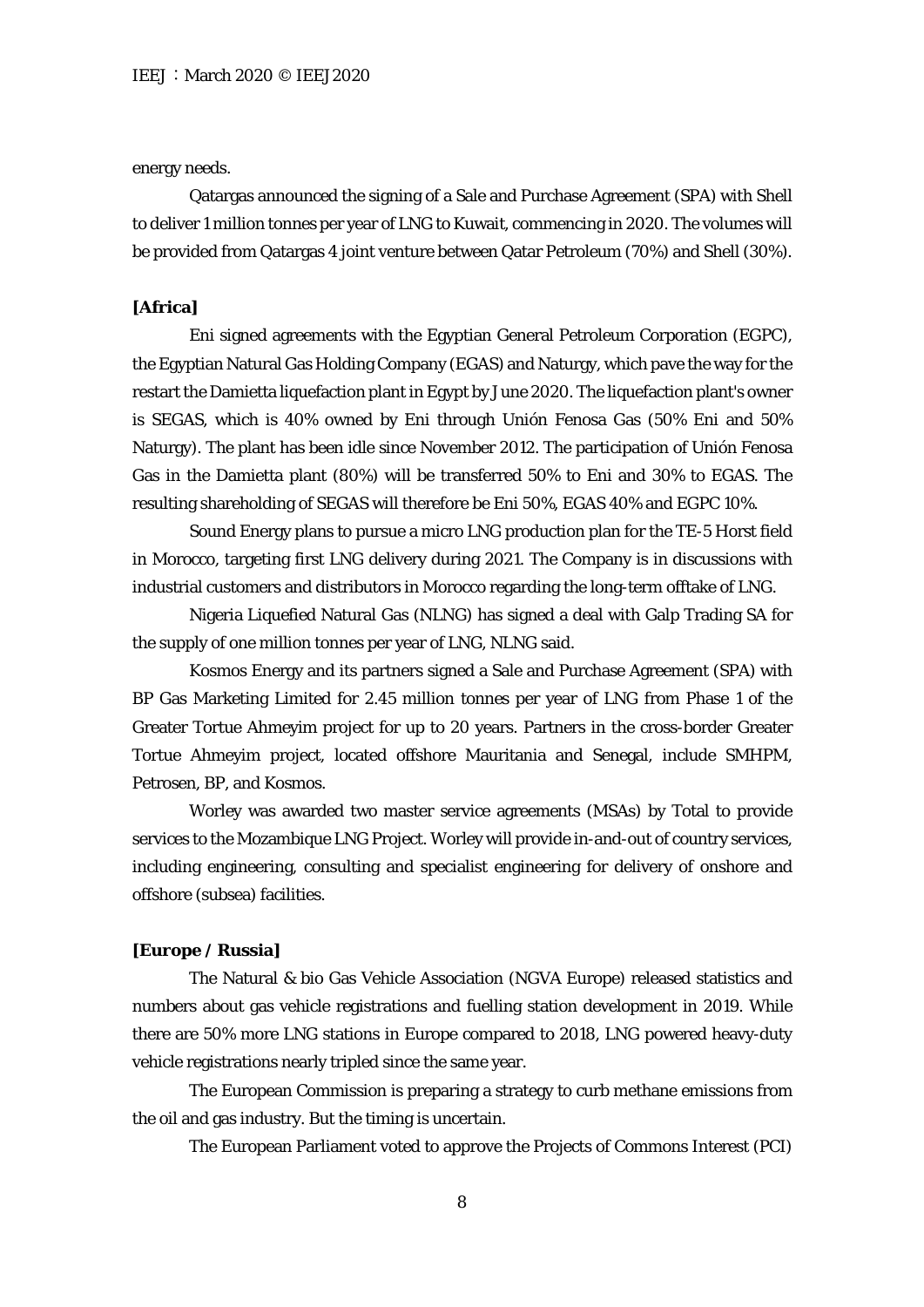that will channel EU funding into new fossil fuel infrastructure. Energy projects on the 4th PCI list are eligible to receive up to 50% of funding from the EU through the Connecting Europe Facility (CEF). 55 new gas projects are included.

OGCI Climate Investments announced the formation of a consortium of OGCI members - BP, Eni, Equinor, Shell and Total, with BP as operator - to accelerate the development of the Net Zero Teesside project to deliver the United Kingdom's first zero carbon cluster. The project has an ambitious yet achievable potential start-up date of the mid-2020s. The project will decarbonise local industry by building a transportation and storage system to gather industrial CO2, compress it and store it safely in a reservoir under the North Sea. The transportation and storage infrastructure will encourage new investment in the region from industries that wish to store or use CO2. In addition, a combined cycle gas turbine (CCGT) facility with carbon capture technology will provide low carbon power as a complement to renewable energy sources and underpin the investment in the infrastructure.

BP set a new ambition to become a net zero company by 2050 or sooner. Five aims to get BP to net zero include: 1. Net zero across BP's operations on an absolute basis by 2050 or sooner. 2. Net zero on carbon in BP's oil and gas production on an absolute basis by 2050 or sooner. 3. 50% cut in the carbon intensity of products BP sells by 2050 or sooner. 4. Install methane measurement at all BP's major oil and gas processing sites by 2023 and reduce methane intensity of operations by 50%. 5. Increase the proportion of investment into nonoil and gas businesses over time.

Ofgem launched a Decarbonisation Action Plan. The plan sets out nine actions. Ofgem publish an Electric Vehicle Strategy. Britain will see changes to the way homes and businesses are heated. This might include using hydrogen boilers or electricity to power heat pumps, and may see more customers connected to heat networks.

Knutsen NYK Offshore Tankers (KNOT) announced that it was awarded a contract to build two 124,000 DWT LNG fueled shuttle tankers, to be built by Daewoo Shipbuilding & Marine Engineering (DSME) shipyard in Korea with delivery mid-2022 and to operate in North Sea under time-charter contract for a maximum 10 years period. The deal represents the third and fourth long-term time-chartered shuttle tankers between ENI and KNOT Group.

In December 2019, Shell signed separate agreements for four LNG carriers with affiliates of Knutsen LNG, two LNG carriers with Korea Line Corporation and two LNG Carriers with Global Meridian Holdings Limited. The  $174,000$  m<sup>3</sup> carriers will be built by Hyundai Heavy Industries and Hyundai Samho Heavy Industries.

Dubai-based Tristar Group signed a four-year contract with BP to provide LNG shipping services.

Groningen gas extraction will go even further in 2020 under the safety advice of the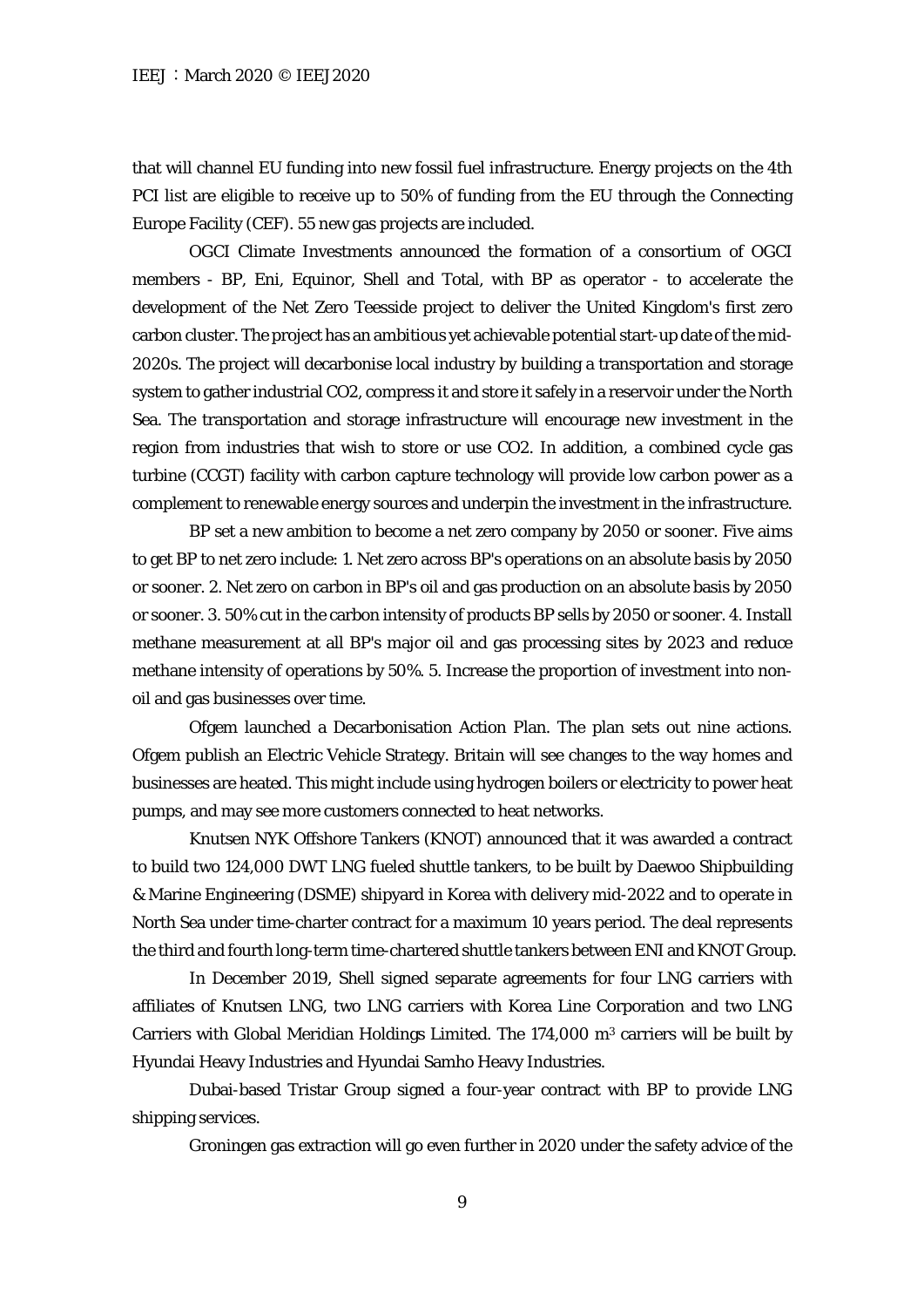state mining regulator SSM. It appears that a further reduction in extraction is possible in 2019/2020 gas year from the expected 11.8 bcm to 10 bcm. The required gas extraction in the coming gas year 2020/2021 is 9.3 bcm. In the gas year 2021/2022, extraction then drops to around 3 bcm. From the spring of 2022, extraction can go to zero. After that, the field will only be needed for a few years as a reserve to guarantee security of supply for extremely cold situations.

A consortium of Gasunie, Groningen Seaports and Shell Nederland announced that they intend to launch the NortH2 project: the production of green hydrogen using renewable electricity generated by a mega offshore wind farm, 3 to 4 GW in 2030. It has the ambition to grow to about 10 GW around 2040. Green hydrogen production, initially in the Eemshaven and later possibly also offshore, is expected to be around 800,000 tonnes per year by 2040. NortH2 envisages the construction of very significant wind farms in the North Sea. The first ones could be ready in 2027 and will be used for green hydrogen production.

Elengy acquired Total's shares in Fosmax LNG, the company that owns the LNG terminal at Fos Cavaou. Elengy now owns 100% of its three LNG terminals: Fos Cavaou, Fos Tonkin and Montoir-de-Bretagne. Until now Fosmax LNG was owned 72.5% by Elengy and 27.5% by Total Gaz Electricité Holding France (TGEHF).

Qatar Terminal Limited (QTL), a subsidiary of Qatar Petroleum (QP), and the French LNG terminal operator Elengy entered into a long-term agreement for LNG receiving, storage and regasification services at the Montoir-de-Bretagne LNG Terminal. QTL will subscribe to the equivalent of almost 3 million tonnes per year of the terminal's throughput capacity for a term up to 2035.

Uniper subsidiary Liqvis and Echo Tankstellen are joining forces to help expand the LNG filling station network in Germany. The first joint site set to be realized will be the Esso truck stop in Seligweiler near Ulm. The companies aim to establish LNG on the market as an alternative fuel for heavy goods vehicles and to help develop the associated infrastructure into a closed network. The Echo network comprises around 1000 filling stations operating under the brand name Esso. Liqvis has operated two LNG filling stations in Germany since 2017 and is expected to have six sites where trucks can refuel with LNG by the end of 2020. The Ulm Seligweiler filling station that is currently being planned together with Echo will be added in 2021.

DNV GL launched a new online bunkering platform to take operators seamlessly from order through to delivery. FuelBoss offers ship owners, operators and suppliers a single common platform for nomination, scheduling, spot inquiries and business intelligence. LNG suppliers Gasum, Cryo Shipping and Nauticor are amongst the confirmed pilot customers.

Møkster Shipping was awarded a new contract by Equinor for their dual fuel PSV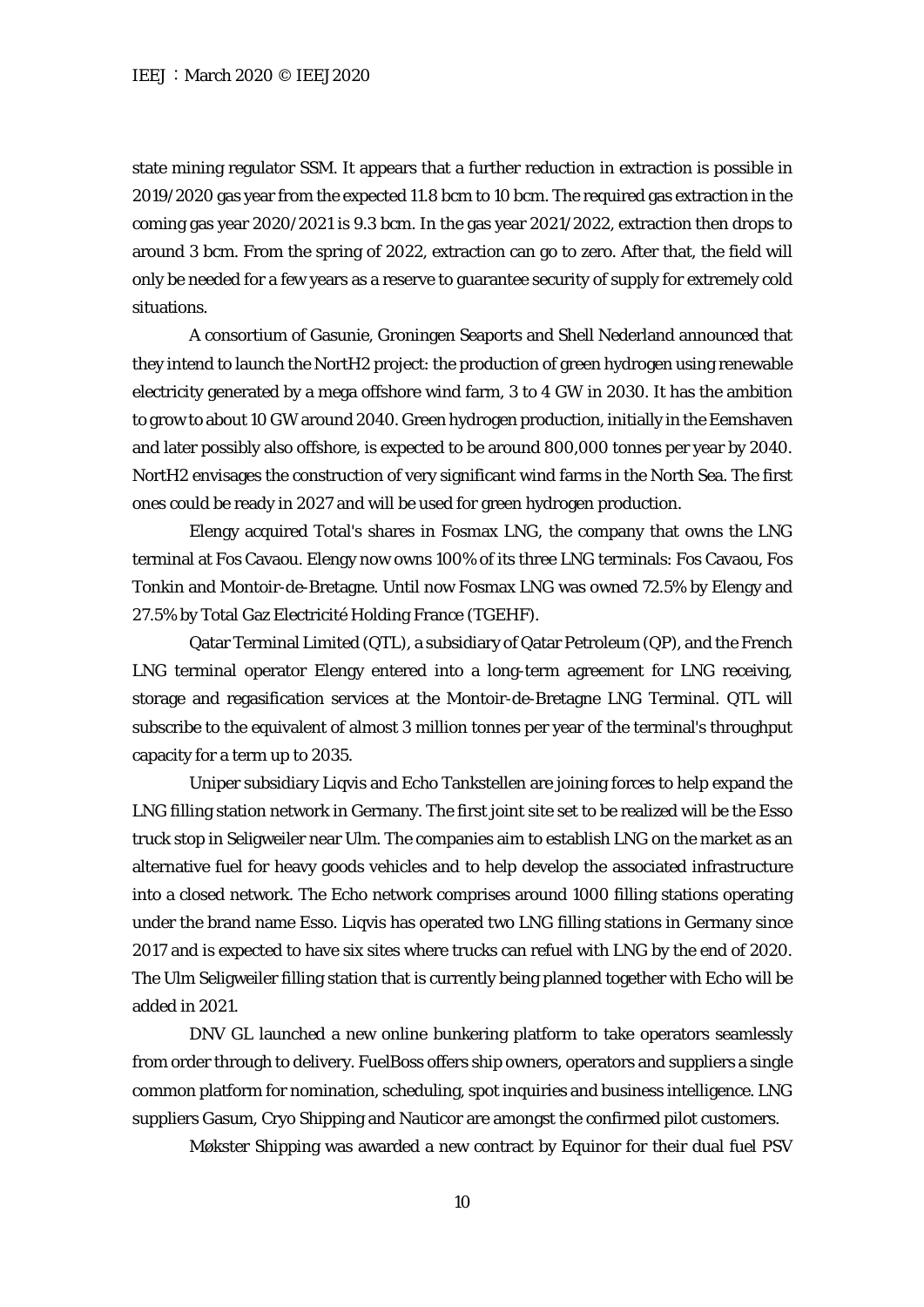«Stril Pioner». The firm contract period is 8 months with options thereafter.

The European Investment Bank (EIB) signed a SEK 445 million (€41.75 million) loan agreement with the Municipality of Ystad. The port in the southern-Swedish town is a busy connection point to the Polish Port of Świnoujście and the Danish island of Bornholm. The financing will be used to expand the quays to accommodate new, more environmentally friendly, LNG vessels of over 240 meters in length, which will start operating in 2021.

Repsol is orienting its strategy to become a net zero emissions company by 2050. The company assumed new crude oil and gas price scenarios, which entails an adjustment of  $\epsilon$ 4.849 billion in the accounting value of the Group's assets. This has impacted the 2019 net income, which was -€3.816 billion.

Polskie LNG signed a contract for the extension of the existing Lech Kaczyński in Świnoujście LNG regasification terminal with additional SCVs (Submerged Combustion Vaporisers). The capacity will be increased by 50% to 7.5 bcm per year. The contractor for the extension project was a consortium of PORR and TGE.

Gazprom and the Government of Belarus signed a protocol outlining the pricing procedure for natural gas supplies to Belarus in 2020.

Yamal LNG announced that it has shipped 30 million tonnes of LNG since the commencement of the project in December 2017. The Arc7 ice-class tanker "Nikolay Yevgenov" loaded the 411th cargo. The facility is currently exceeding the design capacity of 16.5 million tonnes per year. In 2019, the first full year of simultaneous operation of all three liquefaction trains, Yamal LNG produced 18.4 million tonnes of LNG, exceeding the plant's design capacity by 11% or 1.9 million tonnes.

Gazprom Gazenergoset Geliy (the company authorized to implement the Helium Tank Logistics Center investment project) plans to purchase gas-powered vehicles to transport liquid helium from the Amur Gas Processing Plant (GPP). The infrastructure for producing LNG and refueling these trucks will be set up by Gazprom Gazomotornoye Toplivo. The first 18 LNG-powered trucks that will transport helium in special containers are expected to be delivered in 2021.

0.84 bcm of natural gas was transported through the Eastern Route of the pipeline between Russia and China from the start of operation in December 2019 to 25 February 2020.

The keel-laying ceremony was held for Chaika LNG («Чайка-СПГ»), the first passenger ship in Russia to be powered by LNG, in Republic of Tatarstan. The vessel, which can accommodate at least 170 people, is expected to be launched as early as in 2020.

#### **[South America]**

Centrica and Centrais Elétricas de Sergipe S.A. (CELSE) collaborated to commission